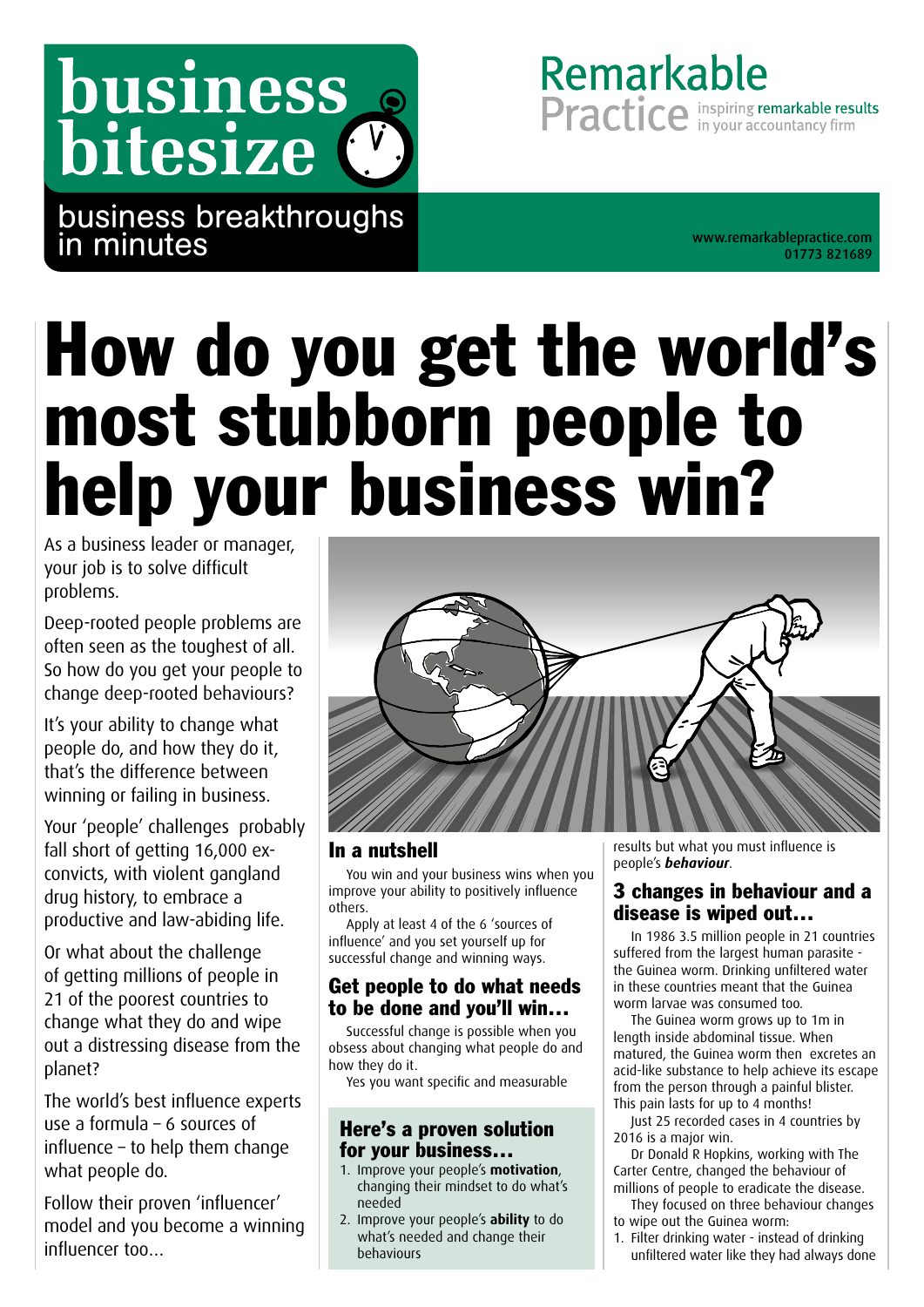- 2. Stop using the local source of drinking water to cool the blisters - stop the lavae getting back into the drinking water
- 3. Speak openly about the worm and hold others accountable for behaviours 1 and 2.

What Dr Hopkins and his team did was influence the motivation (mindset) and the ability of the people in these countries to make these three new behaviours a reality.

#### Complexity is your friend, simplicity is not!

Most behaviour change fails because we look for a simple solution…but the world's best influencers use layer upon layer upon layer of influences to drive real changes in behaviour.

#### Case study: 16,000 convicts show you the way to winning influence

Dr Mimi Silbert and her Delancey Street Foundation work on changing deep-rooted and dangerous drug, gang and violent tendencies in their residents.

Typically the Delancey residents have four criminal convictions, can't read or write and without the foundation's help, would undoubtedly return to a life of crime.

So how has Dr Silbert and her team turned 16,000 ex-cons into stable proactive members of society?

#### 1. Connect with what motivates each person

To a gangland criminal 'grassing on' a fellow gang member is a death wish.

And yet at Delancey everyone must challenge everyone's wrongdoings, the total opposite of the convict's code.

Each resident is accountable for the others' successes and failures.

They've turned 'grassing' into something the ex-cons believe in by connecting with the idea of doing worthwhile work.

Delancey influences long term change by connecting residents to a deeper motive – 'worthwhile work'.

*"This is our family and this is our home. And in our home, here's what we believe. Here's what we do. Here's why. If you turn others in, it helps them. We do it because we must help each other if we want to succeed." – Dr Mimi Silbert*

**Show your people that the work they do is worthwhile** and you get their buy-in to the change you seek.

Check out the downloadable tools and resources to see how an upholstery company does this, and how you can too.

#### 2. Build individual's skill in small steps

To become an expert tennis player or violin player, high quality practice with a coach is essential. So why is high-quality practice often ignored in business?

|                   | <b>Improve Motivation</b>                                                              | <b>Improve Ability</b>                                                       |
|-------------------|----------------------------------------------------------------------------------------|------------------------------------------------------------------------------|
| Individual        | <b>1.</b> Connect with what<br>motivates each person                                   | <b>2.</b> Build individual's skill in<br>small steps                         |
| <b>Social</b>     | 3. Harness moral support<br>from peers and<br>colleagues                               | 4. Build skill together -<br>strength in numbers                             |
| <b>Structural</b> | <b>5.</b> Use recognition, rewards<br>and accountability to<br>promote good behaviours | <b>6.</b> Change the structural<br>environment to support<br>good behaviours |
|                   |                                                                                        |                                                                              |

Adapted from Influencer: The Power to Change Anything

*For successful behaviour change we must apply at least 4 out of these 6 sources of influence*

At Delancey skill building is taken very seriously. Time is set aside, and progress is monitored and recognised.

When helping new residents learn how to set a place in their restaurant, they first practice placing the fork correctly. Only when the fork works do they move onto the knife.

A commitment to small goals and small steps is the key to building skill.

#### 3. Harness moral support from peers and colleagues

Criminals run in packs. Packs that support and encourage illegal, immoral and antisocial behaviours.

So at Delancey they have created… *"…an environment where formal and informal leaders relentlessly encourage positive behaviours and skillfully confront negative behaviours. …residents find that change is the path of least resistance."*

You make this source of influence payoff for your business when you identify and recruit influencial individuals to support your cause.

#### 4. Build skill together - strength in numbers

Grameen Bank is a highly successful business loan company that gives micro loans to help (100 million) budding business owners escape poverty.

Their success is partly because they apply strength in numbers. A micro loan is only granted if 4 friends co-sign for the debt. This gets friends to strengthen the business idea and support the borrower's efforts.

At Delancey Street new residents are assigned to a dorm of 9. Each person is also assigned to a separate support group of 10. Residents also work in crews with crew bosses who are also peers.

How can you encourage positive group support within your business?

#### 5. Use recognition, rewards and accountability to promote good behaviours

Delancey Street rewards good behaviour not just results.

Good behaviour means residents quickly move from grunt work to more interesting work. They move from 9 person dorms to a 5 person room, then to their own room and eventually to their own apartment.

Delancey have turned small rewards into an art form, one behaviour reward heaped upon another. But they only use incentives after they've put the other forms of influence to work.

What sort of reward system can you create to support the changes in behaviour within your business?

#### 6. Change the structural environment to promote good behaviours

As suggested in the brilliant book *Influencer: The Power to Change Anything*

*"…things are far easier to change than people, and… things can then have a permanent impact on how people behave."*

You can make small environment changes and have a big impact. Move people, move desks, use white boards to track performance, hide the biscuits!

Almost every heroin addict that comes to Delancey comes through the horrors of withdrawal. Because they are in a dorm with 8 who don't use heroin, another 50 on the same floor who don't, and another 200 in their building who don't, the structural environment makes it easier to stop, and makes it harder to continue using.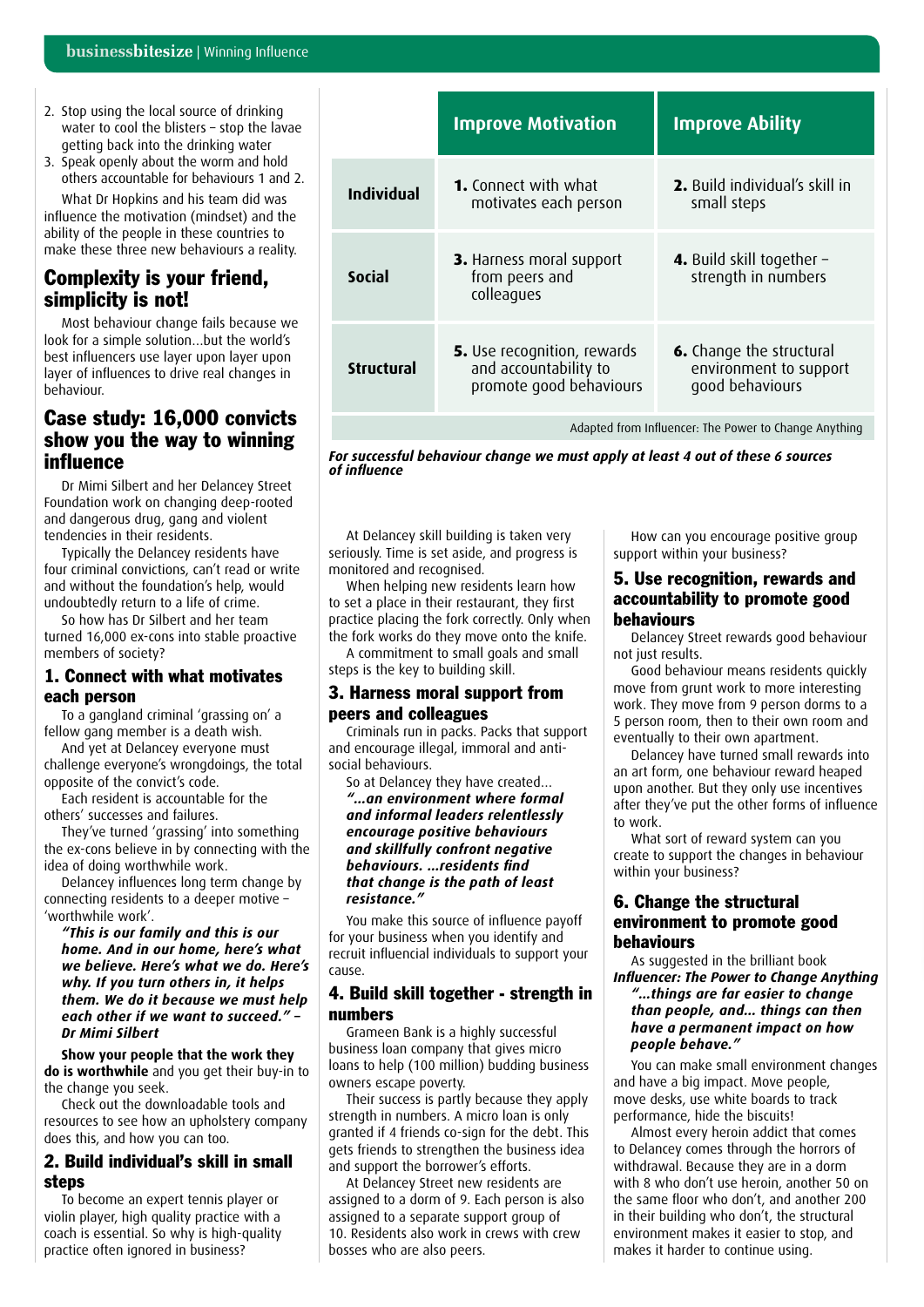## $\mathcal{I}$  flin

#### TIME TO DISAGREE

#### "It sounds good in theory but my people will fight tooth and nail every change we introduce!"

Mimi Silbert hears the ex-cons 'whine like crazy' too. But at Delancey Street there's a saying:

#### *"You can hate Chinese food, but not until after you've had Chinese food."*

What's wrong with just testing something? So what if they whinge and whine, get them to test it or watch others test it.

Delancey Street focuses on getting people to trial new behaviours rather than just talk about them. If serial criminal offenders can test new behaviours then your people can test new behaviours too can't they?

#### "Why does it have to be so complex. Surely there's a simpler way to get people to do what needs doing?"

The simple first step is diagnosing the behaviours (what people are doing) that are causing your problem.

Then you can work out the changes in behaviours you need to get the results you want.

But behind each behaviour you'll find many and varied forces at play. Many forces supporting current behaviours and many forces preventing the new behaviours you seek.

Go for a simple fix and you do what many have tried and failed before you. Or you can do what successful influencers do and use 4, 5 or 6 of the listed positive influences to change current behaviours.

Do what they do at Delancey Street. Do what they did to eradicate Guinea worm.

Use several layers of influence one on top of the other.

#### "Please tell me more"

 Every inspiring story in this book shows you how to be successful at getting people onside with the change you seek.

It's why Nobel peace prize winner and entrepreneur Muhammad Yunus said:

#### *"This book provides a practical approach to lead change and empower us all to make a difference or a change in society"*

Want more? Get yourself a copy of this powerful and very practical book, check out the VitalSmarts website or get more insights, tools and resources by checking out the downloadable tools here…

### Get Your Bitesize [Support Tools Now](http://bit.ly/winninginftools)

### Your feedback is

important to us. We'd love to know what you think of Business Bitesize. Click on this link [here](https://www.surveymonkey.com/s/BusinessBitesize) to give us your feedback and answer a single question.

And of course, if you'd like to share this report directly with any of your colleagues, friends and contacts … f[eel fr](http://twitter.com/intent/tweet?text=Check%20out%20this%20library%20of%20great%20business%20insights%20http://www.businessbitesize.com/remarkable_practice)[ee.](http://www.facebook.com/sharer/sharer.phpu=http://www.businessbitesize.com/remarkable_practice) **flin** 



## 4 helping hands for you…

Your skill at influencing others will determine the success of your business. Focus on behaviour and several sources of influence:

- 1.Be clear on the behaviours you don't want
- 2.Work out which of the 6 sources of influence are supporting the 'wrong' behaviours
- 3.Be clear on the new behaviours you do want
- 4.Work out how to make the 6 sources of influence support the new behaviours you want

#### **ULTIMATE ARGUMENT:**

#### "How do I know the 6 sources of influence can work for me and my business?"

When next faced with challenging behaviours or disappointing results why not test the 6 sources of influence? Make sure you bring at least 4 of the 6 sources to work on your challenge (rather than thinking 1 or 2 might work).

**STOP** thinking one simple strategy for influence will solve your complex change issue

**START** using the 6 sources of influence to identify what is supporting the wrong behaviours, then get to work…

## Your reputation as a value added accountant really

matters. This reputation is at risk unless you share high value business breakthroughs with your clients and contacts. Business Bitesize can help you do this. You can also become the only accountancy firm doing this in your area. Find out more here…

[www.businessbitesizeforaccountants.com](http://www.businessbitesizeforaccountants.com)

From the authors of the New York Times Bestseller<br>
criticial compressations

Kerry Patterson . Joseph Grenny<br>David Maxfield . Reg McMillan . Al Switch

#### [www.remarkablepractice.com](http://www.remarkablepractice.com) | 01773 821689